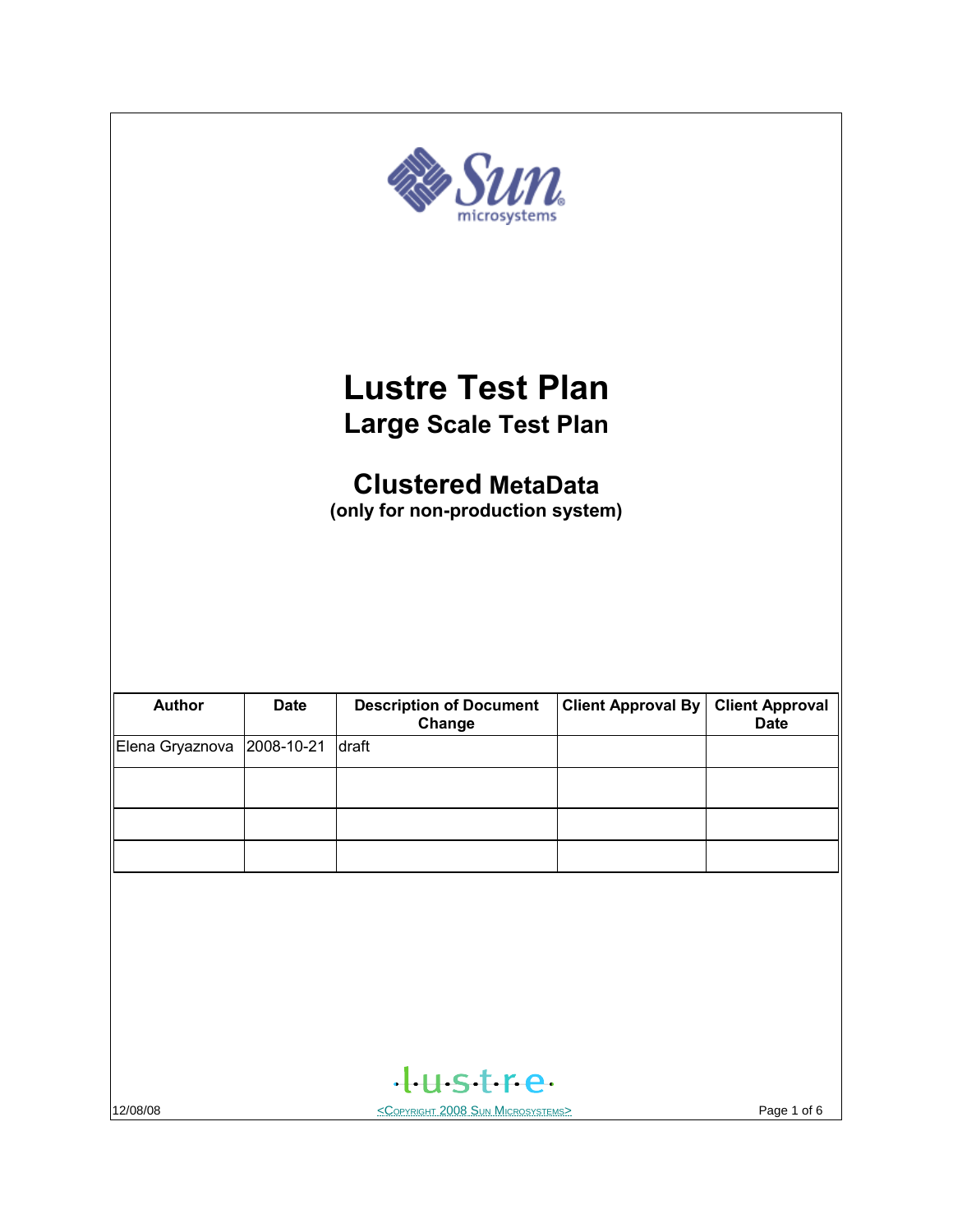## **I. Test Plan Overview**

## **Executive Summary**

- Statement of the problem trying to solve: Test at scale Clustered MetaData (CMD) feature of 2.0
- Required inputs:
	- -- This test plan approved by customer
	- -- The test scripts reviewed by customer and adjusted by QE to use in customer testing lab
	- -- Estimated debug impact for required debug level
	- -- The packages:
		- Lustre HEAD build, lustre-tests HEAD build.
- Hardware to be used:
- -- Customer lab
- Expected output:
	- -- The current CMD status of HEAD (2.0 release?) -- The following tickets will be used for summary and a status of testing:
	- bug 17737 "Large Scale HEAD CMD testing"

bug 17345 "HEAD CMD acc-sm testing status"

## **Problem Statement**

QE is required to testing of CMD feature at scale. This test plan describes the tests need to be run to verify this feature.

## **Goal**

Verify MD clustering functionality on a large system. Get the performance comparison CMD vs. single MDT configuration.

## **Success Factors**

All tests need to run successfully. Performance improvements in comparison with a single MDT configuration.

## **Testing Plan**

**Define the setup steps that need to happen for the hardware to be ready? Who is responsible for these tests?**

- 1. Get system time at customer lab.
- 2. Install Lustre builds.
- 3. Configure Lustre file system.
- 4. Pre-feature testing has been completed (including acceptance-small for CMD configuration,

MDSCOUNT=4).

# $+$ ustre

12/08/08 **Page 2 of 6 COPYRIGHT 2008 SUN MICROSYSTEMS**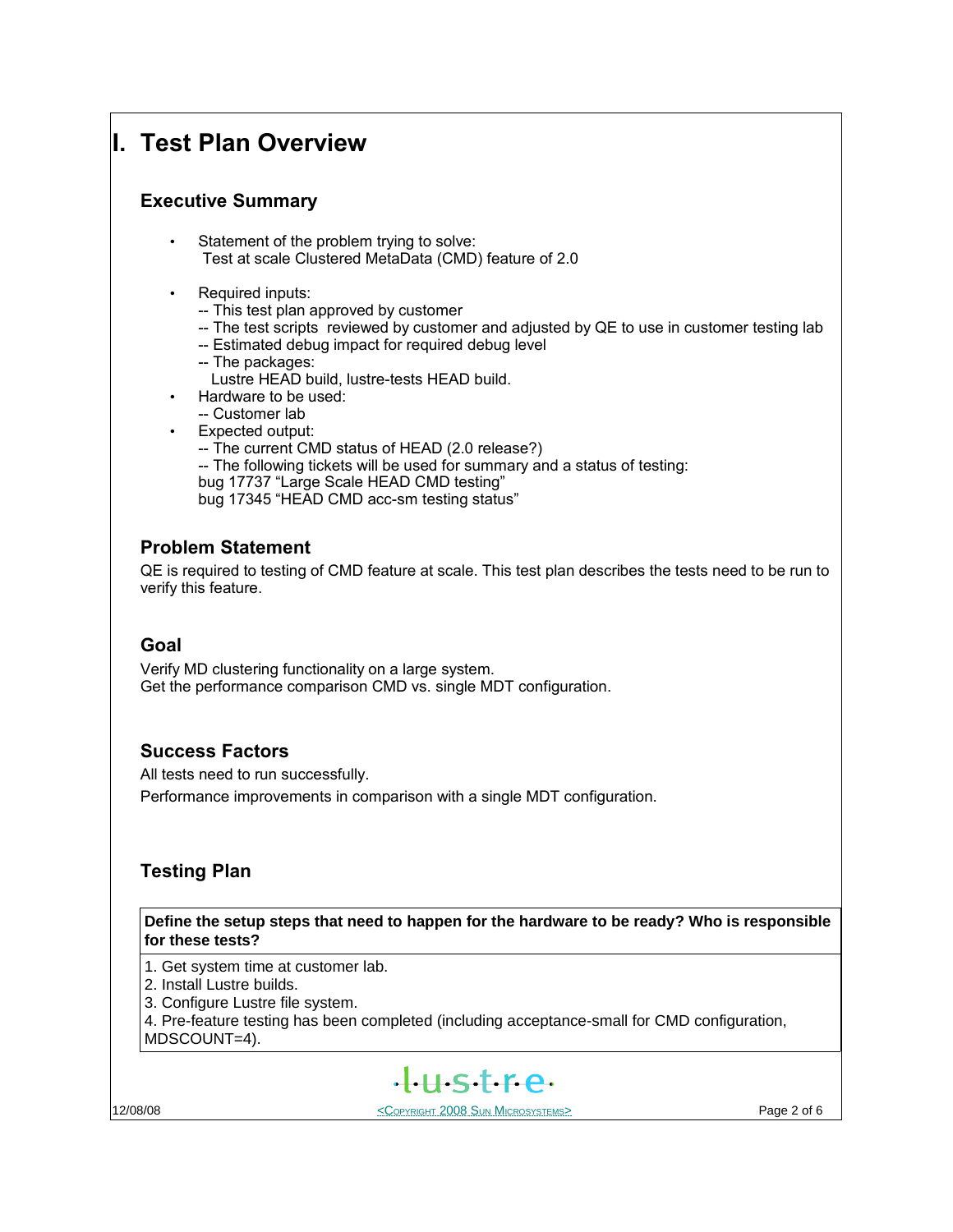QE team members responsible for :

Elena Gryaznova – creating the tests scripts, adjust scripts for customer test environment. Elena Gryaznova – debug level impact estimation

– review the tests scripts, help to adjust them to customer test environment.

 – setting up the test environment, running the tests, reporting the results, collect debug data of failed tests.

Developers responsible for:

Yury Umanets – review the test plan, inspect the tests scripts. Figure out and resolve the failures.

#### **Specify the date these tests will start, and length of time that these test will take to complete.**

Date started: TBD

The time estimation for new test creation by QE: 5 days

The time estimation of 1 run: Performance mdsrate tests: 2 days MDS scaling test: 2 days Common recovery tests: 4 days

Summary for 1 tests cycle: 8 days

In the case of defects found the tests should be repeated. The estimated number of cycles: TBD

The estimated number of cycles and completed testing depends on:

-- the number of defects found during testing;

-- the time needed by developers to fix the defects;

#### **Specify (at a high level) what tests will be completed?**

Functional tests: new acceptance-small tests: large-scale, recovery-scale (with Lustre file system reformatting with CMD).

#### **Specify how you will restore the hardware (if required) and notify the client your testing is done.**

QE will need feedback from customers, use bug 17737 for outputs.

The bugzilla ticket is filed for each failure, use bug 17737 as blocker bug.

The following debug data need to be collected for failed tests and attached to bug tickets: /with default acc-sm ptl and subsystem debug level/\*

1) Lustre debug logs from MDS/OST nodes

2) Lustre debug logs from all clients (if possible)

3) syslog from MDS/OST nodes

4) syslog from all client nodes (if possible)

\* Confirmed by Yury Umanets.



12/08/08 <COPYRIGHT 2008 SUN MICROSYSTEMS> Page 3 of 6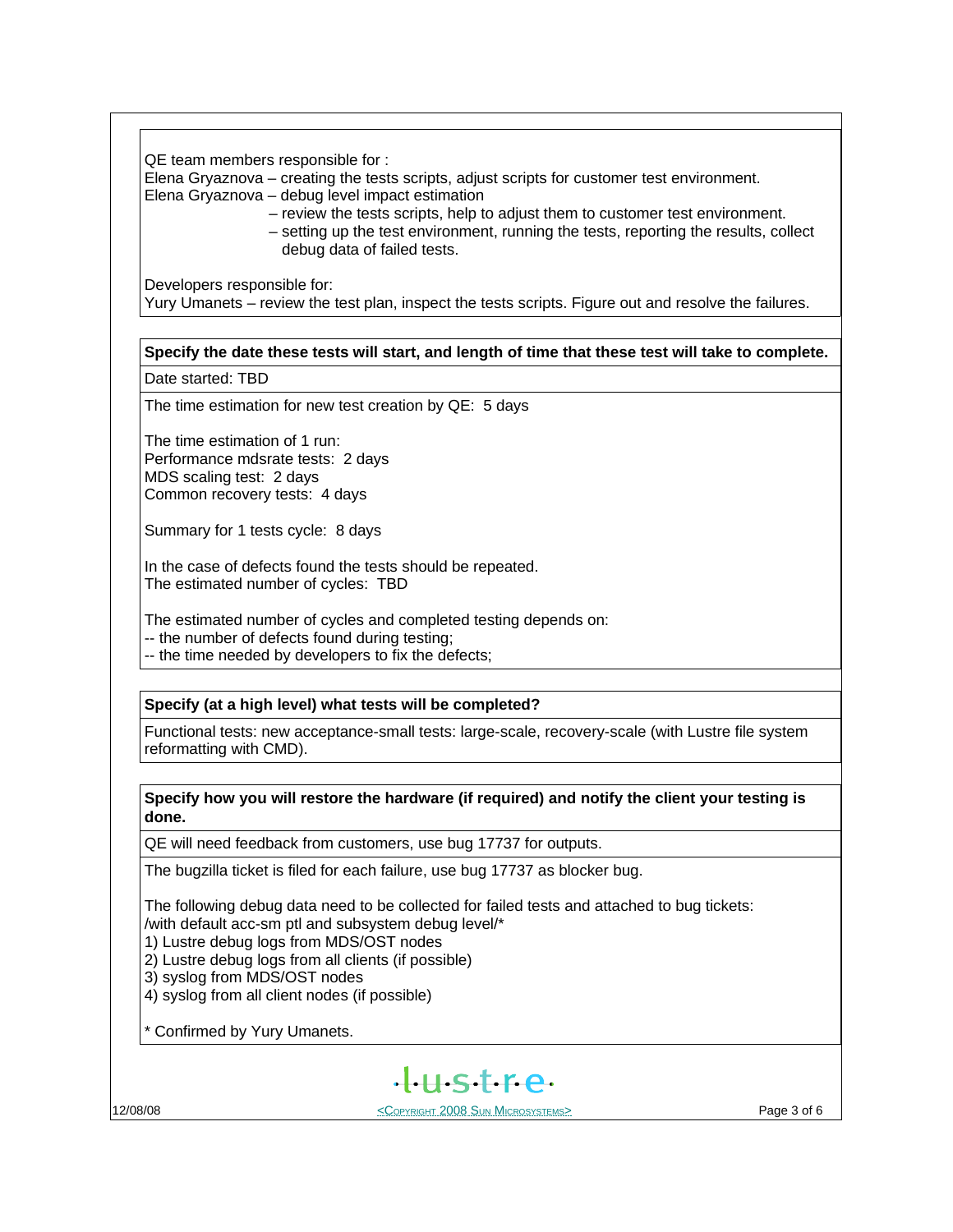Summary and status reports are printed in the bug 17737 "large scale HEAD CMD testing"

#### **Test Cases**

Requirements: 1. Installed Lustre user tools (lctl, lfs) 2. Shared directory with lustre-tests build on all clients 3. Installed mdsrate, mpirun, IOR, dbench, iozone **I. performance mdsrate tests** All these tests are integrated into acceptance-small as performancesanity.sh (PERFORMANCE SANITY). To run this performance-sanity test: 1. Install Lustre build and lustre-tests build on lab 2. Specify the cluster configuration file, see cfg/local.sh and cfg/ncli.sh for details. Use MDSCOUNT=4. 3. Run the test with lustre reformatting as: REFORMAT=--reformat ACC\_SM\_ONLY=PERFORMANCE\_SANITY NAME=<config\_file> sh acceptance-small.sh or SETUP=: CLEANUP=: FORMAT=: NAME=<config\_file> sh large-scale.sh performance mdsrate tests includes: - small file creation performance test: create/open/delete - large file creation performance test: create/open/delete - lookup rate 10M file 1 dir - lookup rate 10M file 10 dirs - file attribute retrieval rate for small file creation - file attribute retrieval rate for large file creation 1.a performance-sanity for configuration (NC:1M:MO) 1.b performance-sanity for configuration (NC:4M:MO) 1.c performance-sanity for configuration (NC:16M:MO) **II. MDS scaling test** 2.a (was test46 in cmd3 project) (NC:16M:MO) Create/unlink/lookup/stat mdsrate operations on a configurations with number of MDSs vary from 1 to maximum (16) with the appropriate number of clients and threads. Use only the configuration where the number of OSTs is greater than or equal to the number of MDSs. These results will show how the workload is shared by the MDSs present. This test is (will be) integrated into acceptance-small as mds-scaleload.sh (MDS\_SCALE\_LOAD). To run this scale tests over acceptance-small: REFORMAT=--reformat ACC\_SM\_ONLY=MDS\_SCALE\_LOAD NAME=<config\_file> sh acceptance-small.sh  $H<sub>II</sub>$ stre

12/08/08 **Page 4 of 6 COPYRIGHT 2008 SUN MICROSYSTEMS**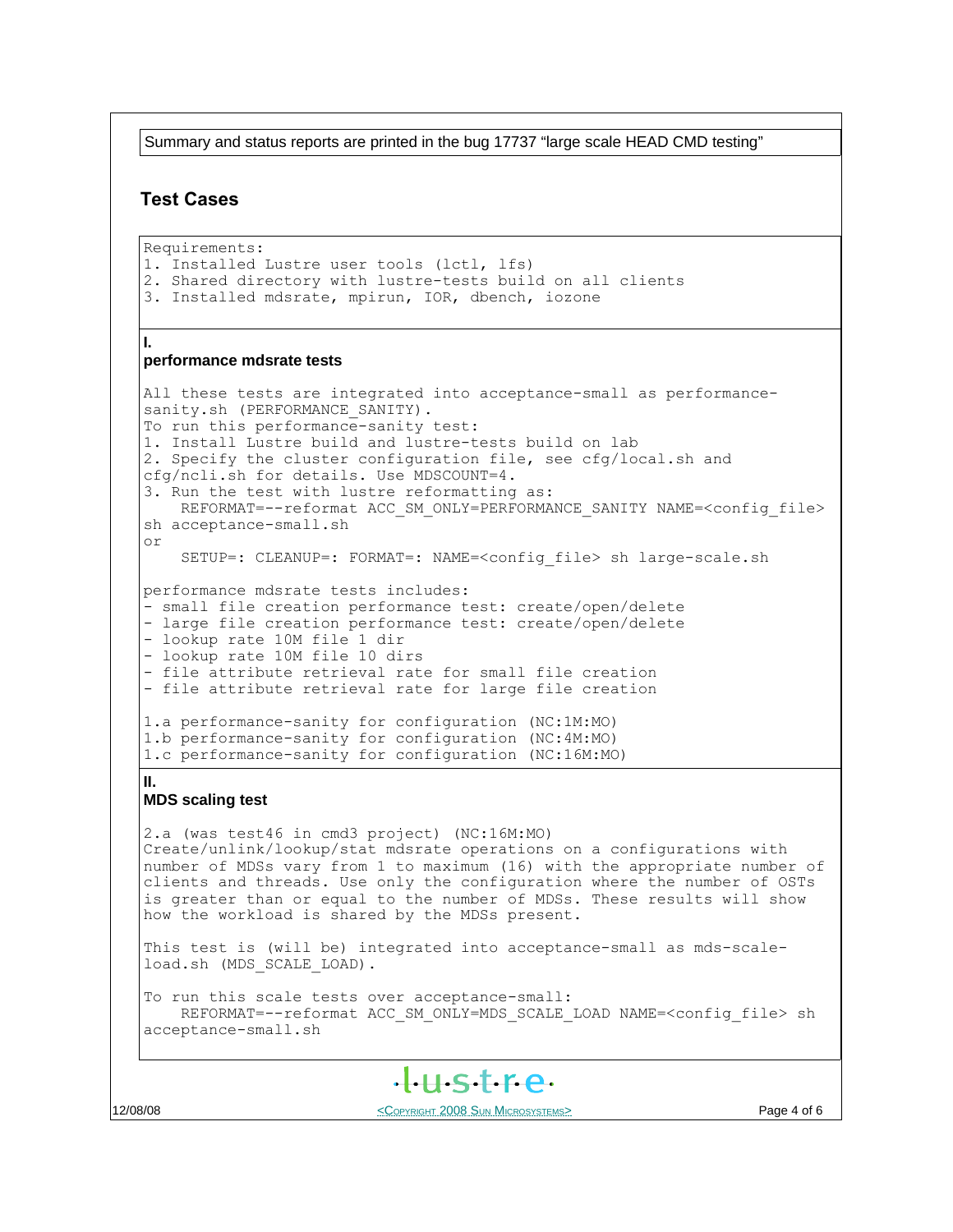```
To run this test separately:
    REFORMAT=--reformat NAME=<config_file> mds-scale-load.sh
```
#### **COMMON scale tests**

```
All these tests are (will be) integrated into acceptance-small as
recovery-scale.sh (RECOVERY_SCALE).
To run this recovery scale tests over acceptance-small:
    SETUP=: CLEANUP=: FORMAT=: ACC SM_ONLY=RECOVERY_SCALE
NAME=<config file> sh acceptance-small.sh
To run all recovery scale tests:
     SETUP=: CLEANUP=: FORMAT=: NAME=<config_file> sh recovery-scale.sh
To run the recovery scale tests separately:
    SETUP=: CLEANUP=: FORMAT=: NAME=<config_file> DURATION=<duration>
recovery-mds-scale.sh
    SETUP=: CLEANUP=: FORMAT=: NAME=<config_file> recovery-double-scale.sh
III.
Scale recovery tests (NC:16M:MO) (the test based on test11/17 from CMD3 project)
Scale recovery tests (NC:16M:MO) (the test based on test11/17 from CMD3
project)
3.a (was test11 in cmd3 project)
For a defined duration (1-24 hours), repeatedly fail an random MDS at
defined (5-10 minutes) intervals and verify that no application errors
occur. Load of clients: mdsrate, IOR, dbench, iozone.
recovery-mds-scale.sh
Example
    SETUP=: CLEANUP=: REFORMAT=--reformat: NAME=<config file>
DURATION="3600" sh recovery-mds-scale.sh
3.b (was test17 on cmd3 project)
Fail a random pair of nodes at defined (5-10 minutes) intervals and verify
that no application errors occur. Load of clients: mdsrate,IOR, dbench,
iozone.
1: failover MDS, then OST
2: failover MDS, then 2 clients
3: failover MDS, then another MDS
4: failover OST, then another OST
5: failover OST, then 2 clients
6: failover OST, then MDS
7: failover random 2 clients, then MDS
8: failover random 2 clients, then OST
9: failover random 2 clients, then 2 different clients
recovery-double-scale.sh 
Example:
   SETUP=: CLEANUP=: FORMAT=: NAME=<config_file> sh recovery-double-
scale.sh
                           H<sub>II</sub>stre
```
12/08/08 **Page 5 of 6 COPYRIGHT 2008 SUN MICROSYSTEMS**